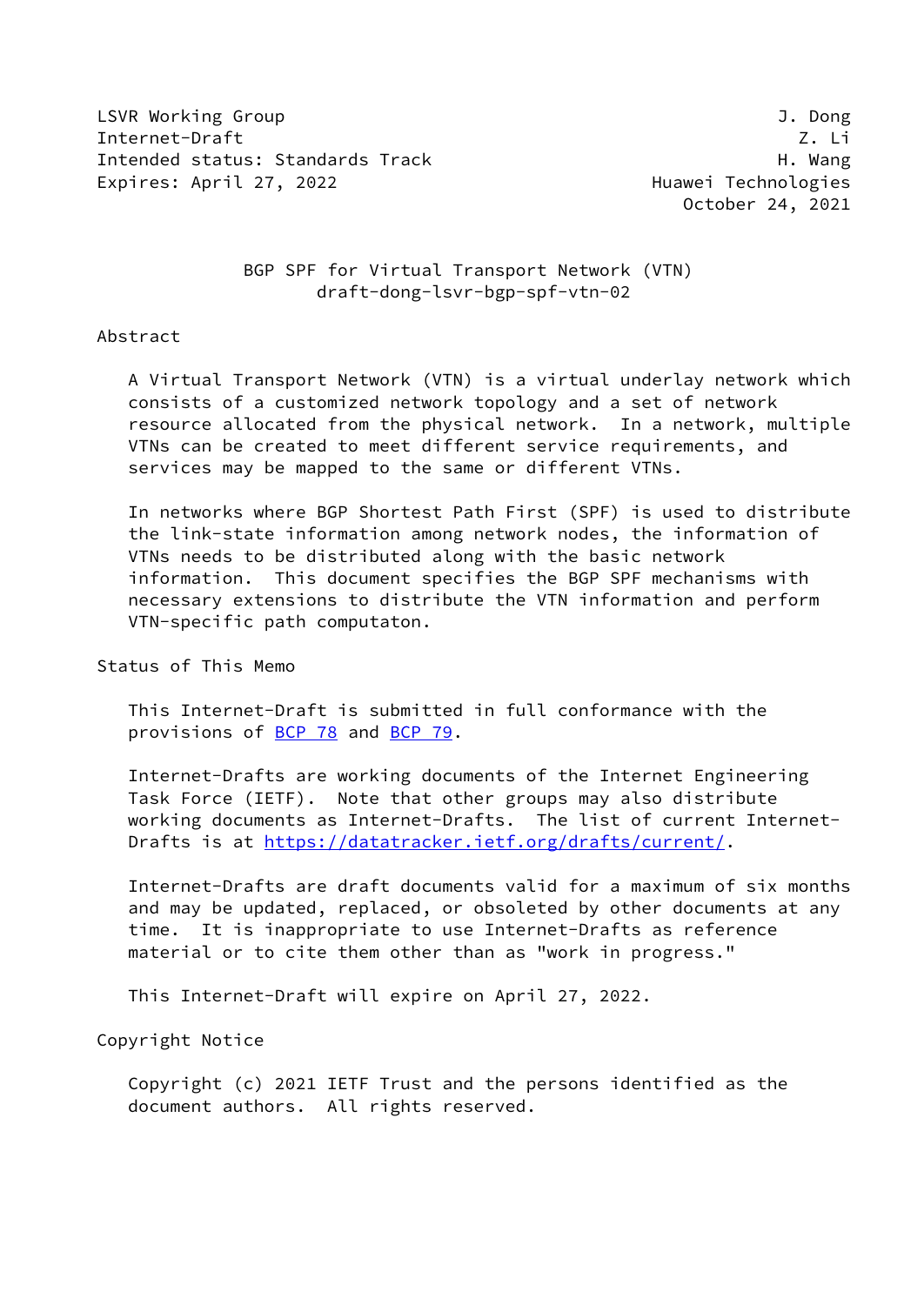<span id="page-1-1"></span>Internet-Draft BGP SPF for VTN October 2021

This document is subject to [BCP 78](https://datatracker.ietf.org/doc/pdf/bcp78) and the IETF Trust's Legal Provisions Relating to IETF Documents [\(https://trustee.ietf.org/license-info](https://trustee.ietf.org/license-info)) in effect on the date of

 publication of this document. Please review these documents carefully, as they describe your rights and restrictions with respect to this document. Code Components extracted from this document must include Simplified BSD License text as described in Section 4.e of the Trust Legal Provisions and are provided without warranty as described in the Simplified BSD License.

## Table of Contents

| 1.1. Requirements Language 3                                           |                         |
|------------------------------------------------------------------------|-------------------------|
| 2. Applicability of VTN related BGP-LS Extensions to BGP SPF $\cdot$ . | $\overline{\mathbf{3}}$ |
| 2.1. Reuse of BGP-LS TLVs for BGP SPF VTN                              | $\overline{\mathbf{3}}$ |
| 2.2. VTN Topology and Resource Distribution                            | $\overline{5}$          |
| 3. SPF Calculation for VTNs                                            | $\overline{5}$          |
| 4.                                                                     | 6                       |
| 5.                                                                     | 6                       |
| 6.                                                                     | <u>6</u>                |
|                                                                        | <u>6</u>                |
| 7.1. Normative References                                              | <u>6</u>                |
| 7.2. Informative References                                            | $\overline{7}$          |
|                                                                        | <u>8</u>                |
|                                                                        |                         |

## <span id="page-1-0"></span>[1](#page-1-0). Introduction

 The concept of Virtual Transport Network (VTN) is introduced in [\[I-D.ietf-teas-enhanced-vpn\]](#page-7-2). A VTN is a virtual underlay network which has customized network topology and a set of dedicated or shared network resources. In a network, different VTNs may be created to meet different service requirements, and services can be mapped to the same or different VTNs.

 [I-D.ietf-spring-sr-for-enhanced-vpn] describes the use of resource- aware segments [\[I-D.ietf-spring-resource-aware-segments](#page-6-3)] to build SR based VTNs. The SIDs of each VTN and the associated topology and resource attributes need to be distributed using the control plane. [\[I-D.dong-lsr-sr-enhanced-vpn](#page-7-3)] specifies the IGP mechanism and extensions to build a set of SR based VTNs.

 [\[I-D.dong-idr-bgpls-sr-enhanced-vpn\]](#page-6-4) further specifies the BGP-LS mechanisms and extensions to advertise the VTN information in each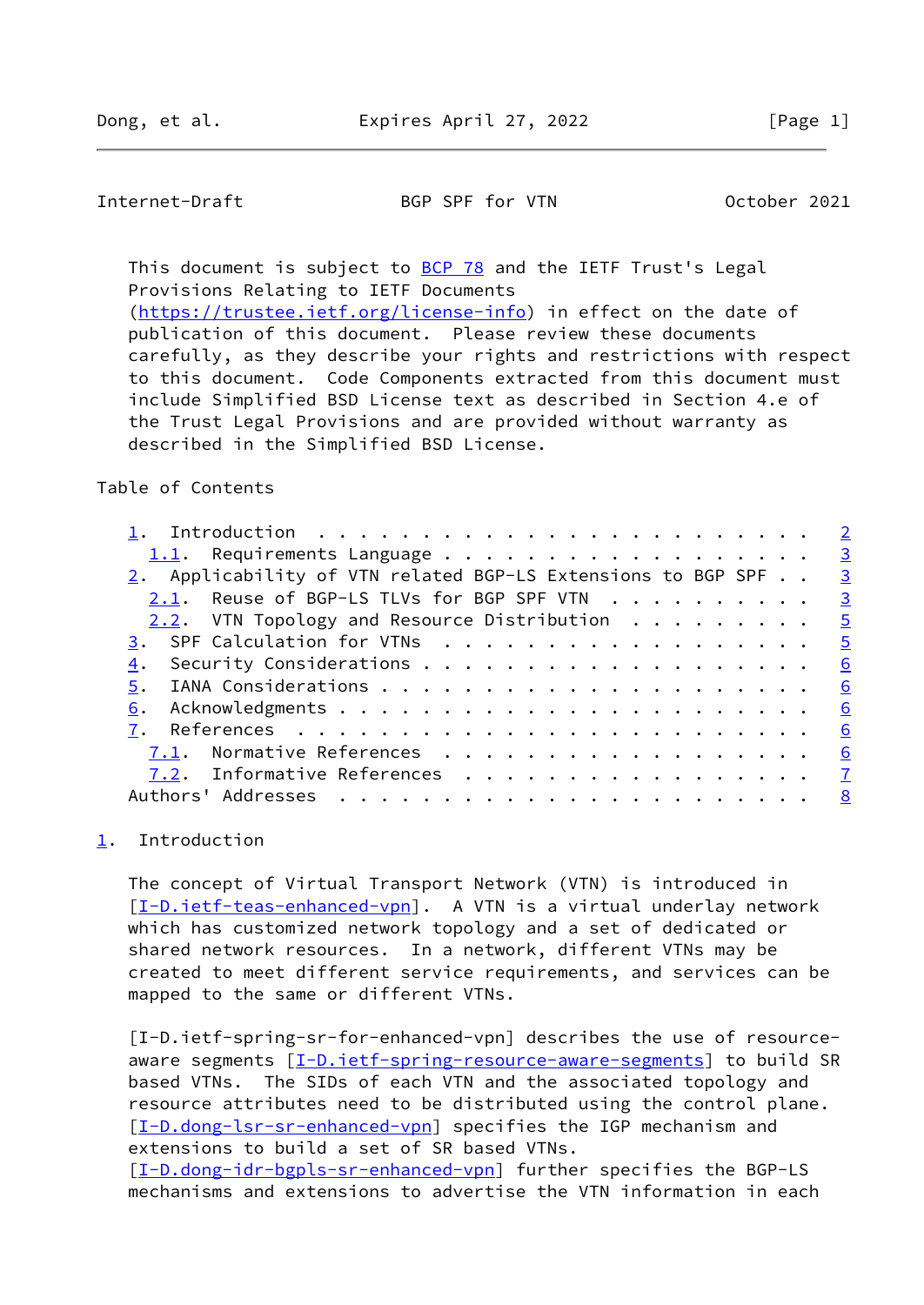domain and the VTN information on the inter-domain links to the network controller, so that the controller could use the collected information to build the inter-domain SR VTNs.

Dong, et al. Expires April 27, 2022 [Page 2]

<span id="page-2-1"></span>

Internet-Draft BGP SPF for VTN October 2021

 In networks where BGP SPF is used to distribute the link-state information among network nodes, the VTN information needs to be distributed along with the basic network link state and TE information. And comparing with the Internal Gateway Protocols (IGPs), BGP SPF may have some advantage in supporting a relatively large number of VTNs. This document specifies the BGP SPF mechanisms with necessary extensions to advertise the information of VTNs. The proposed mechanism is applicable to segment routing with MPLS data plane (SR-MPLS), segment routing with IPv6 data plane (SRv6), and native IPv6 data plane.

## <span id="page-2-0"></span>[1.1](#page-2-0). Requirements Language

 The key words "MUST", "MUST NOT", "REQUIRED", "SHALL", "SHALL NOT", "SHOULD", "SHOULD NOT", "RECOMMENDED", "NOT RECOMMENDED", "MAY", and "OPTIONAL" in this document are to be interpreted as described in [BCP14](https://datatracker.ietf.org/doc/pdf/bcp14) [RFC 2119](https://datatracker.ietf.org/doc/pdf/rfc2119) [\[RFC2119](https://datatracker.ietf.org/doc/pdf/rfc2119)] [RFC 8174](https://datatracker.ietf.org/doc/pdf/rfc8174) [[RFC8174](https://datatracker.ietf.org/doc/pdf/rfc8174)] when, and only when, they appear in all capitals, as shown here.

<span id="page-2-2"></span>[2](#page-2-2). Applicability of VTN related BGP-LS Extensions to BGP SPF

<span id="page-2-3"></span>[2.1](#page-2-3). Reuse of BGP-LS TLVs for BGP SPF VTN

As described in  $[\underline{I-D.iett-lsvr-bgp-spf}]$ , the NLRI and TLVs of BGP-LS can be reused by BGP SPF, this section describes the TLVs which are defined in BGP-LS and can be reused in BGP SPF for the distribution of VTN related information.

According to  $[\underline{I-D.iett-teas-enhanced-vpn}]$ , a virtual transport network (VTN) has a customized network topology and a set of dedicated or shared network resources. Thus a VTN can be defined as the combination of a set of network attributes, including the topology attribute and the network resource attribute. A VTN is associated with a Multi-Topology ID (MT-ID) and/or an Algorithm ID which are used to define the VTN topology and path computation constraints. In some cases, each VTN may be associated with a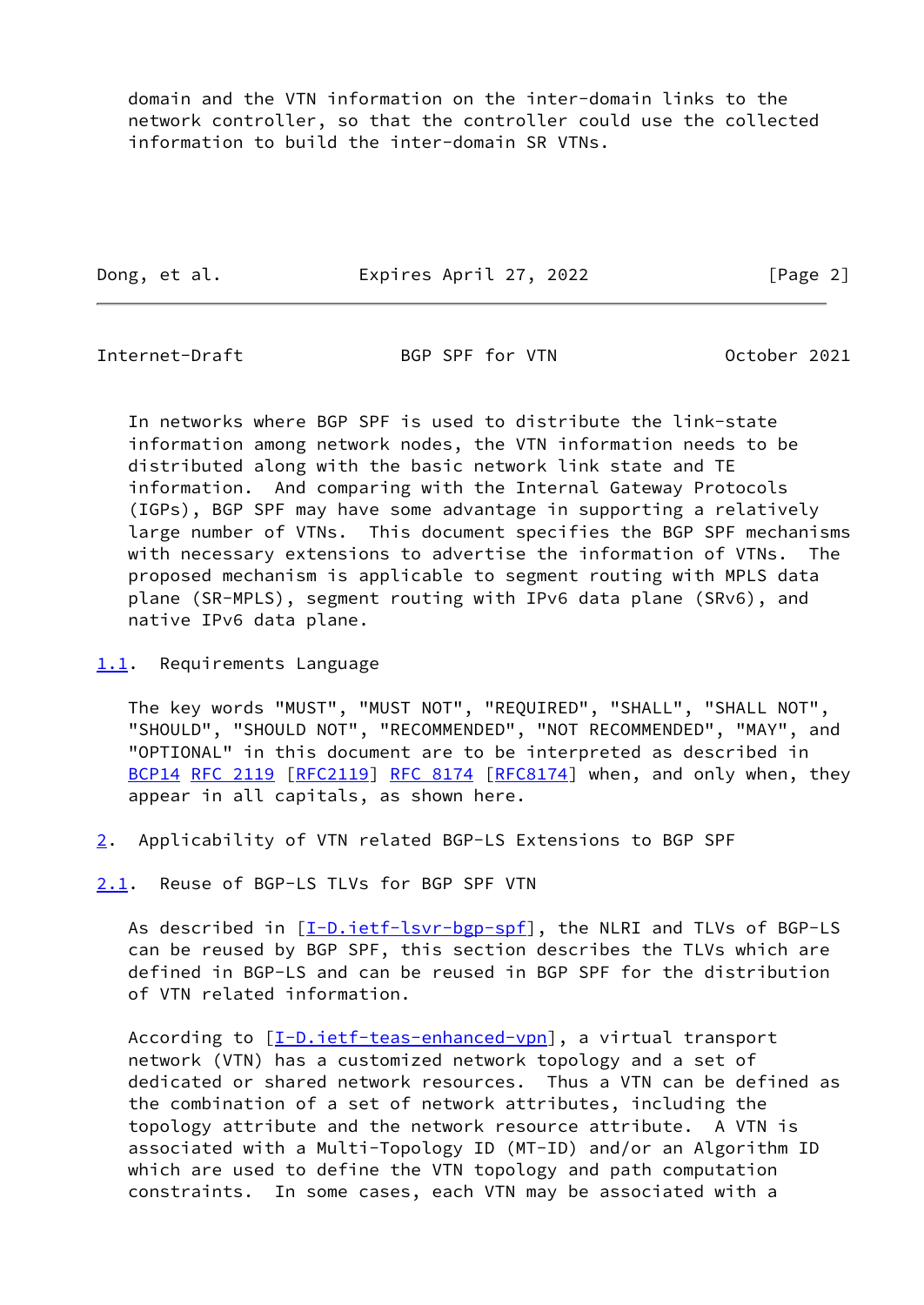separate MT-ID or a Flex-Algo ID. When the amount of VTNs in a network is large, as described in [\[I-D.dong-teas-enhanced-vpn-vtn-scalability\]](#page-7-4), multiple VTNs may be associated with the same topology and/or algorithm, so that the amount of topology-specific path computation can be shared by a group of VTNs, this could help to reduce the computation overhead in the control plane.

<span id="page-3-0"></span> [I-D.ietf-lsvr-bgp-spf] does not cover the usage of Multi-Topology or Flex-Algo with BGP SPF. While the mechanism in this document is based on Multi-Topology [\[RFC4915](https://datatracker.ietf.org/doc/pdf/rfc4915)][RFC5120] or Flex-Algo [\[I-D.ietf-lsr-flex-algo](#page-7-5)] with BGP SPF for topology and/or algorithm

| Dong, et al. | Expires April 27, 2022 | [Page 3] |
|--------------|------------------------|----------|
|--------------|------------------------|----------|

Internet-Draft BGP SPF for VTN October 2021

 -specific link-state information distribution and path computation. For this purpose, the Multi-topology TLV as defined in [\[I-D.ietf-idr-rfc7752bis](#page-6-5)], the SR Algorithm TLV as defined [[RFC9085\]](https://datatracker.ietf.org/doc/pdf/rfc9085), and the Flex-Algo Definition TLV as defined in [\[I-D.ietf-idr-bgp-ls-flex-algo](#page-6-6)] are reused for BGP SPF.

 [I-D.ietf-lsvr-bgp-spf] does not explicitly describes the usage with Segment Routing data plane. To build SR based VTN, the SR-MPLS and SRv6 TLVs as defined in [\[RFC9085](https://datatracker.ietf.org/doc/pdf/rfc9085)] and [[I-D.ietf-idr-bgpls-srv6-ext](#page-6-7)] are reused for BGP SPF.

 The VTN extensions to BGP-LS as defined in [\[I-D.dong-idr-bgpls-sr-enhanced-vpn\]](#page-6-4) applies to BGP SPF as well. This section lists the TLVs which are reused by BGP SPF, the detailed format of the TLVs are described in [\[I-D.dong-idr-bgpls-sr-enhanced-vpn\]](#page-6-4).

 The BGP-LS Attribute TLVs which are defined in [\[I-D.dong-idr-bgpls-sr-enhanced-vpn\]](#page-6-4) and reused with BGP-LS-SPF SAFI are listed as below:

- o Virtual Transport Network Definition (VTND) TLV: This is used to advertise the association between the VTN and the topology ID and/ or algorithm ID. It can be carried in BGP-LS attribute associated with a Node NLRI.
- o VTN ID TLV: This is used to describe the identifiers of one or more VTNs a link belongs to. It can be carried in BGP-LS attribute which is associated with a Link NLRI, or it could be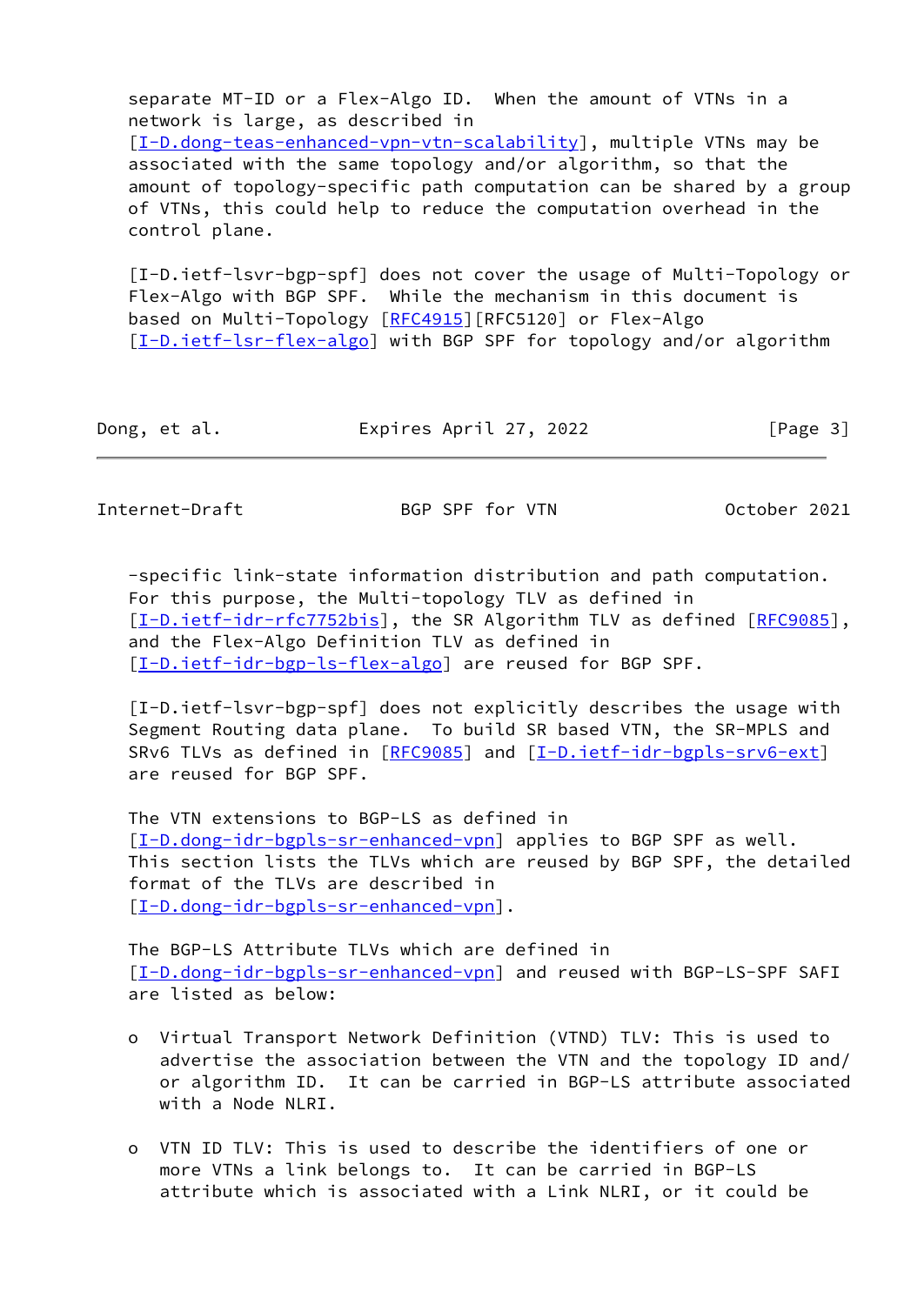carried as a sub-TLV in the L2 Bundle Member Attribute TLV.

- o Link Attribute Flags TLV: This is used to specify the characteristics of a link, its functionality is similar to the IS- IS Link Attribute sub-TLV defined in [\[RFC5029](https://datatracker.ietf.org/doc/pdf/rfc5029)]. It can be carried in BGP-LS attribute which is associated with a Link NLRI, or it could be carried as a sub-TLV in the L2 Bundle Member Attribute TLV.
- o VTN-specific prefix-SID TLV: This is used to advertise the prefix- SID and its associated VTN. It can be carried in BGP-LS attribute which is associated with a Prefix NLRI.
- o VTN-specific Adj-SID TLV: This is used to advertise the adj-SID and its associated VTN. It can be carried in BGP-LS attribute of the associated Link NLRI.

Dong, et al. Expires April 27, 2022 [Page 4]

<span id="page-4-1"></span>Internet-Draft BGP SPF for VTN October 2021

 Further BGP-LS TLVs may be defined in [\[I-D.dong-idr-bgpls-sr-enhanced-vpn\]](#page-6-4), their usage with BGP SPF will be specified in a future version of this document.

<span id="page-4-0"></span>[2.2](#page-4-0). VTN Topology and Resource Distribution

 In network scenarios where each VTN is associated with a unique MT- ID, The BGP-LS mechanisms used to distribute the VTN topology and resource information to the network controller are described in  $[I-D.xie-idr-bgpls-sr-vtn-mt]$  $[I-D.xie-idr-bgpls-sr-vtn-mt]$ . Such mechanism can be reused for the distribution of VTN information with BGP SPF.

 In network scenarios where each VTN is associated with a unique Flex- Algo ID, The BGP-LS mechanisms used to distribute the VTN topology and resource information to the network controller are described in [\[I-D.zhu-idr-bgpls-sr-vtn-flexalgo](#page-8-1)]. Such mechanism can be reused for the distribution of VTN information with BGP SPF.

 In network scenarios where multiple VTNs are associated with the same <topology, algorithm> tuple, while each VTN has different resource attributes, the BGP-LS mechanisms which can be used to distribute the VTN topology and resource information to the network controller are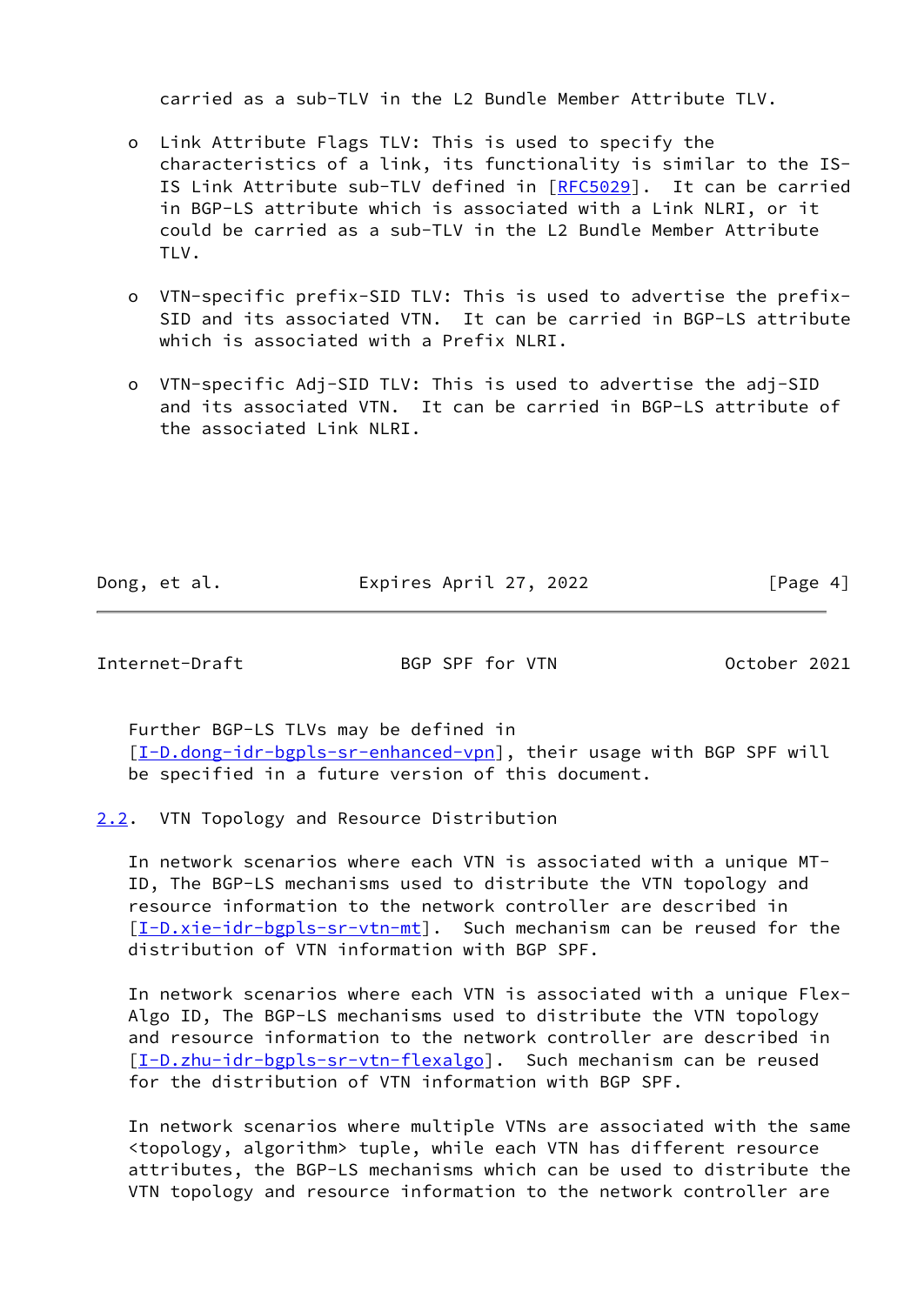described in [\[I-D.dong-idr-bgpls-sr-enhanced-vpn\]](#page-6-4). Such mechanism can be reused for the distribution of VTN information with BGP SPF.

The Sequence Number TLV as defined in  $[I-D.iett-lsvr-bgp-spf]$  MUST be carried in the BGP-LS attribute associated with the BGP-LS-SPF NLRI. If the Sequence-Number TLV is not received then the corresponding Link NLRI is considered as malformed and MUST be handled as 'Treat as- withdraw'. An implementation MAY log an error for further analysis.

<span id="page-5-0"></span>[3](#page-5-0). SPF Calculation for VTNs

 [I-D.ietf-lsvr-bgp-spf] describes the mechanisms of using the BGP-LS- SPF Node, Link, and Prefix NLRI for shortest path computation. With the introduction of VTN, the same mechanism is used for the shortest path computation of each VTN. The path computation for a VTN is based on the topology attributes and the constraints specified with the MT-ID and/or Algorithm ID associated with the VTN. When multiple VTNs are associated with the same topology, the result of the shortest path computation based on that topology could be shared by these VTNs.

| Dong, et al. | Expires April 27, 2022 | [Page 5] |
|--------------|------------------------|----------|
|              |                        |          |

<span id="page-5-2"></span>

| Internet-Draft | BGP SPF for VTN | October 2021 |  |
|----------------|-----------------|--------------|--|
|                |                 |              |  |

<span id="page-5-1"></span>[4](#page-5-1). Security Considerations

 This document introduces no additional security vulnerabilities to BGP SPF.

 The mechanism proposed in this document is subject to the same vulnerabilities as any other protocol that relies on BGP SPF.

<span id="page-5-3"></span>[5](#page-5-3). IANA Considerations

This document request no IANA actions.

<span id="page-5-4"></span>[6](#page-5-4). Acknowledgments

The authors would like to thank Haibo Wang for the review and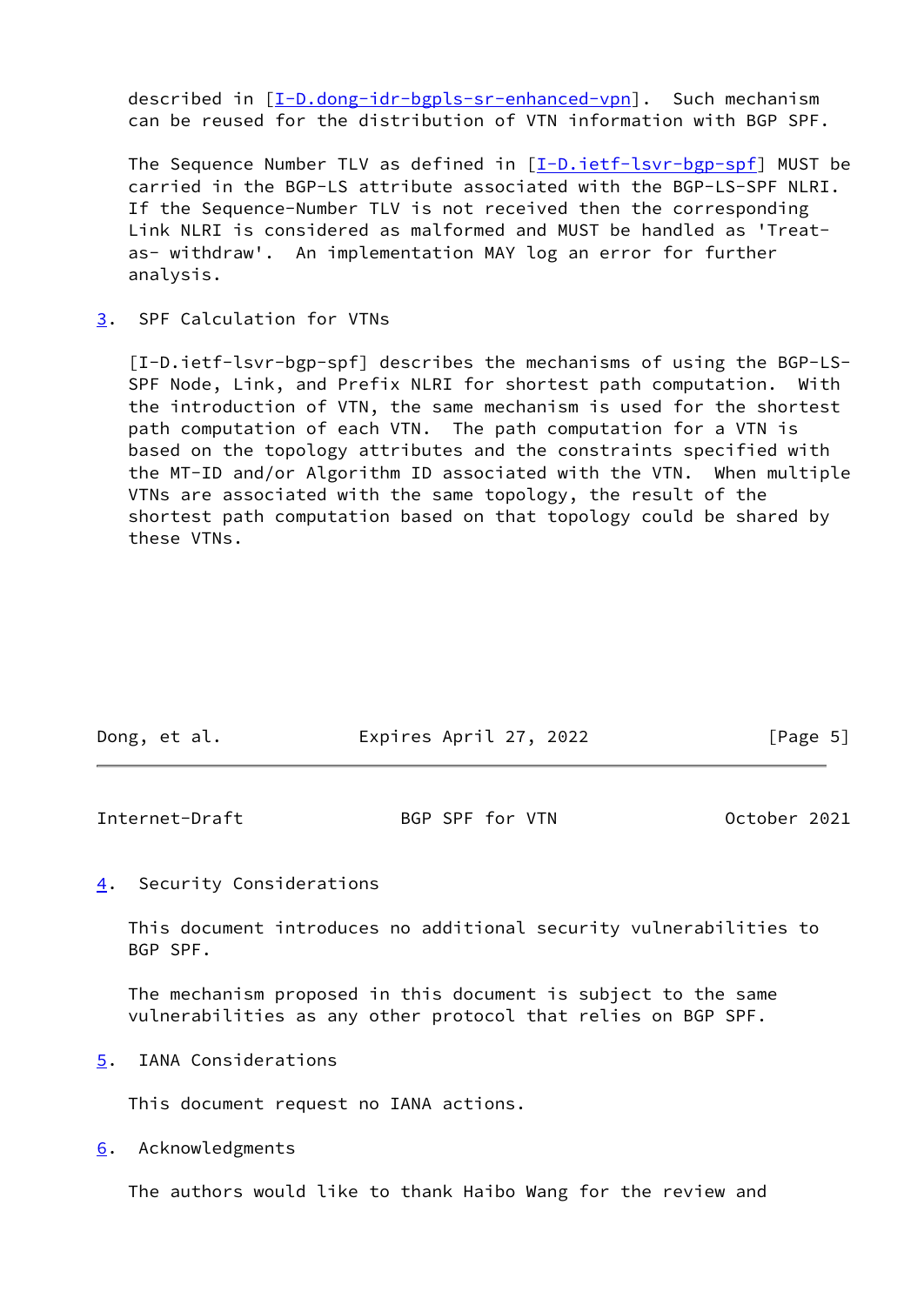discussion of this document.

# <span id="page-6-0"></span>[7](#page-6-0). References

<span id="page-6-1"></span>[7.1](#page-6-1). Normative References

<span id="page-6-4"></span> [I-D.dong-idr-bgpls-sr-enhanced-vpn] Dong, J., Hu, Z., Li, Z., Tang, X., and R. Pang, "BGP-LS Extensions for Segment Routing based Enhanced VPN", [draft](https://datatracker.ietf.org/doc/pdf/draft-dong-idr-bgpls-sr-enhanced-vpn-03) [dong-idr-bgpls-sr-enhanced-vpn-03](https://datatracker.ietf.org/doc/pdf/draft-dong-idr-bgpls-sr-enhanced-vpn-03) (work in progress), February 2021.

<span id="page-6-6"></span> [I-D.ietf-idr-bgp-ls-flex-algo] Talaulikar, K., Psenak, P., Zandi, S., and G. Dawra, "Flexible Algorithm Definition Advertisement with BGP Link-State", [draft-ietf-idr-bgp-ls-flex-algo-07](https://datatracker.ietf.org/doc/pdf/draft-ietf-idr-bgp-ls-flex-algo-07) (work in progress), June 2021.

<span id="page-6-7"></span>[I-D.ietf-idr-bgpls-srv6-ext]

 Dawra, G., Filsfils, C., Talaulikar, K., Chen, M., Bernier, D., and B. Decraene, "BGP Link State Extensions for SRv6", [draft-ietf-idr-bgpls-srv6-ext-08](https://datatracker.ietf.org/doc/pdf/draft-ietf-idr-bgpls-srv6-ext-08) (work in progress), June 2021.

<span id="page-6-5"></span>[I-D.ietf-idr-rfc7752bis]

 Talaulikar, K., "Distribution of Link-State and Traffic Engineering Information Using BGP", [draft-ietf-idr](https://datatracker.ietf.org/doc/pdf/draft-ietf-idr-rfc7752bis-08) [rfc7752bis-08](https://datatracker.ietf.org/doc/pdf/draft-ietf-idr-rfc7752bis-08) (work in progress), July 2021.

[I-D.ietf-lsvr-bgp-spf]

 Patel, K., Lindem, A., Zandi, S., and W. Henderickx, "BGP Link-State Shortest Path First (SPF) Routing", [draft-ietf](https://datatracker.ietf.org/doc/pdf/draft-ietf-lsvr-bgp-spf-15) [lsvr-bgp-spf-15](https://datatracker.ietf.org/doc/pdf/draft-ietf-lsvr-bgp-spf-15) (work in progress), July 2021.

| Dong, et al. | Expires April 27, 2022 | [Page 6] |
|--------------|------------------------|----------|
|--------------|------------------------|----------|

<span id="page-6-2"></span>Internet-Draft BGP SPF for VTN October 2021

<span id="page-6-3"></span> [I-D.ietf-spring-resource-aware-segments] Dong, J., Bryant, S., Miyasaka, T., Zhu, Y., Qin, F., Li, Z., and F. Clad, "Introducing Resource Awareness to SR Segments", [draft-ietf-spring-resource-aware-segments-03](https://datatracker.ietf.org/doc/pdf/draft-ietf-spring-resource-aware-segments-03) (work in progress), July 2021.

 [RFC2119] Bradner, S., "Key words for use in RFCs to Indicate Requirement Levels", [BCP 14](https://datatracker.ietf.org/doc/pdf/bcp14), [RFC 2119](https://datatracker.ietf.org/doc/pdf/rfc2119),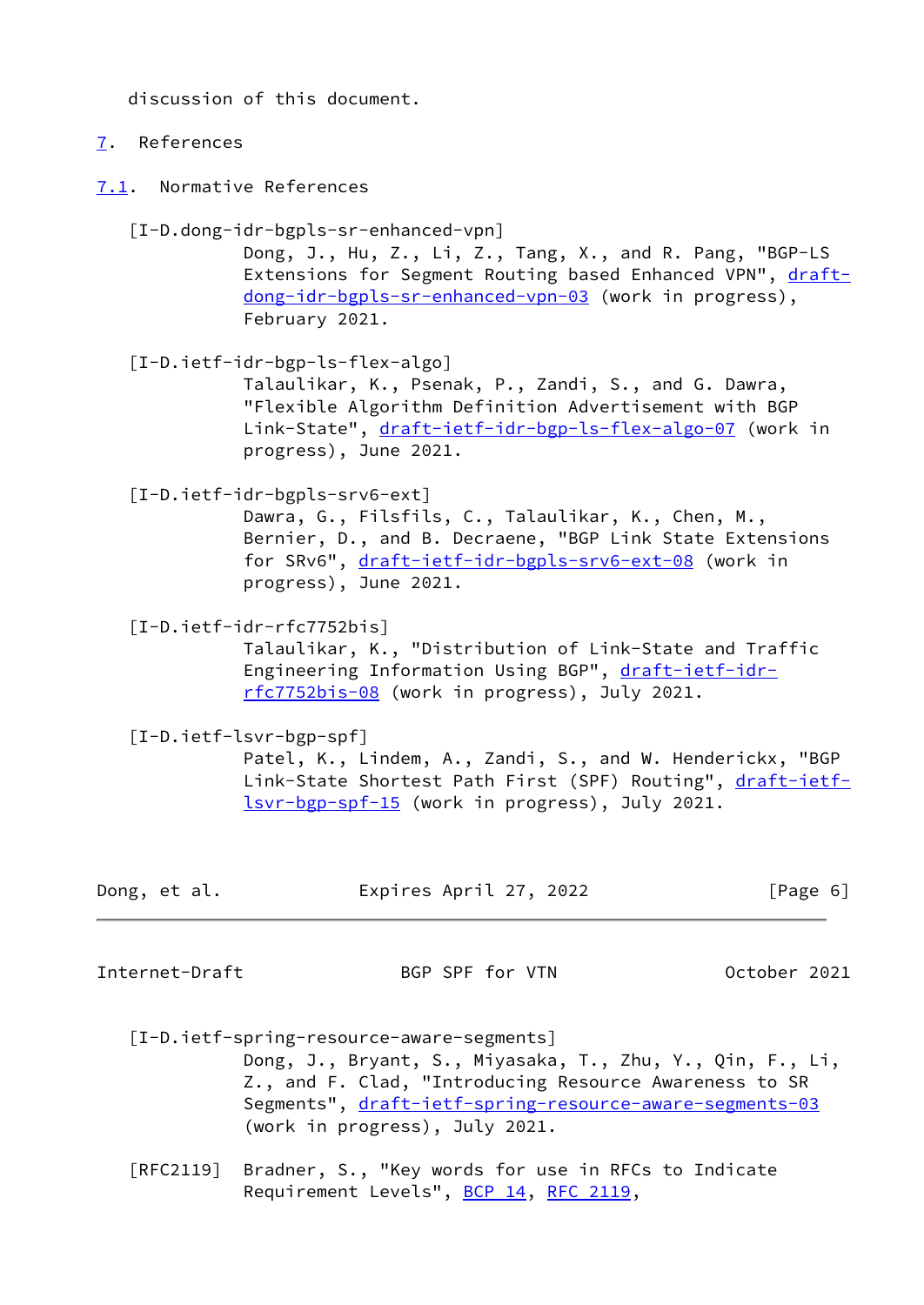DOI 10.17487/RFC2119, March 1997, <[https://www.rfc-editor.org/info/rfc2119>](https://www.rfc-editor.org/info/rfc2119).

- [RFC8174] Leiba, B., "Ambiguity of Uppercase vs Lowercase in [RFC](https://datatracker.ietf.org/doc/pdf/rfc2119) [2119](https://datatracker.ietf.org/doc/pdf/rfc2119) Key Words", [BCP 14](https://datatracker.ietf.org/doc/pdf/bcp14), [RFC 8174,](https://datatracker.ietf.org/doc/pdf/rfc8174) DOI 10.17487/RFC8174, May 2017, [<https://www.rfc-editor.org/info/rfc8174](https://www.rfc-editor.org/info/rfc8174)>.
- [RFC9085] Previdi, S., Talaulikar, K., Ed., Filsfils, C., Gredler, H., and M. Chen, "Border Gateway Protocol - Link State (BGP-LS) Extensions for Segment Routing", [RFC 9085](https://datatracker.ietf.org/doc/pdf/rfc9085), DOI 10.17487/RFC9085, August 2021, <[https://www.rfc-editor.org/info/rfc9085>](https://www.rfc-editor.org/info/rfc9085).
- <span id="page-7-3"></span><span id="page-7-0"></span>[7.2](#page-7-0). Informative References
	- [I-D.dong-lsr-sr-enhanced-vpn]

 Dong, J., Hu, Z., Li, Z., Tang, X., Pang, R., JooHeon, L., and S. Bryant, "IGP Extensions for Scalable Segment Routing based Enhanced VPN", [draft-dong-lsr-sr-enhanced](https://datatracker.ietf.org/doc/pdf/draft-dong-lsr-sr-enhanced-vpn-06) [vpn-06](https://datatracker.ietf.org/doc/pdf/draft-dong-lsr-sr-enhanced-vpn-06) (work in progress), July 2021.

#### <span id="page-7-4"></span>[I-D.dong-teas-enhanced-vpn-vtn-scalability]

 Dong, J., Li, Z., Gong, L., Yang, G., Guichard, J. N., Mishra, G., and F. Qin, "Scalability Considerations for Enhanced VPN (VPN+)", [draft-dong-teas-enhanced-vpn-vtn](https://datatracker.ietf.org/doc/pdf/draft-dong-teas-enhanced-vpn-vtn-scalability-03) [scalability-03](https://datatracker.ietf.org/doc/pdf/draft-dong-teas-enhanced-vpn-vtn-scalability-03) (work in progress), July 2021.

<span id="page-7-5"></span>[I-D.ietf-lsr-flex-algo]

 Psenak, P., Hegde, S., Filsfils, C., Talaulikar, K., and A. Gulko, "IGP Flexible Algorithm", [draft-ietf-lsr-flex](https://datatracker.ietf.org/doc/pdf/draft-ietf-lsr-flex-algo-17) [algo-17](https://datatracker.ietf.org/doc/pdf/draft-ietf-lsr-flex-algo-17) (work in progress), July 2021.

[I-D.ietf-spring-sr-for-enhanced-vpn]

 Dong, J., Bryant, S., Miyasaka, T., Zhu, Y., Qin, F., Li, Z., and F. Clad, "Segment Routing based Virtual Transport Network (VTN) for Enhanced VPN", [draft-ietf-spring-sr-for](https://datatracker.ietf.org/doc/pdf/draft-ietf-spring-sr-for-enhanced-vpn-01) [enhanced-vpn-01](https://datatracker.ietf.org/doc/pdf/draft-ietf-spring-sr-for-enhanced-vpn-01) (work in progress), July 2021.

Dong, et al. **Expires April 27, 2022** [Page 7]

<span id="page-7-1"></span>Internet-Draft BGP SPF for VTN October 2021

<span id="page-7-2"></span>[I-D.ietf-teas-enhanced-vpn]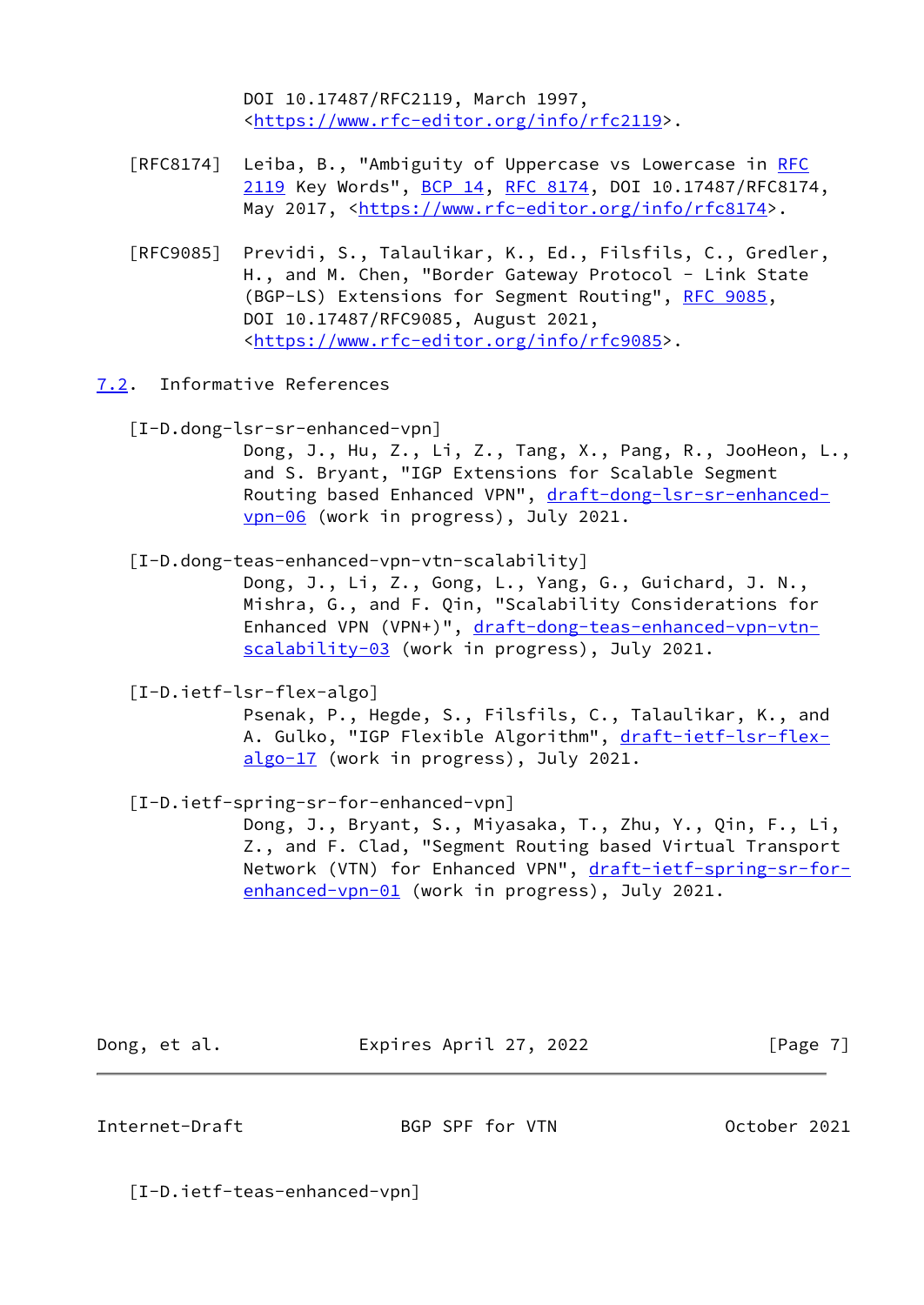Dong, J., Bryant, S., Li, Z., Miyasaka, T., and Y. Lee, "A Framework for Enhanced Virtual Private Network (VPN+) Services", [draft-ietf-teas-enhanced-vpn-08](https://datatracker.ietf.org/doc/pdf/draft-ietf-teas-enhanced-vpn-08) (work in progress), July 2021.

<span id="page-8-0"></span>[I-D.xie-idr-bgpls-sr-vtn-mt]

 Xie, C., Li, C., Dong, J., and Z. Li, "BGP-LS with Multi topology for Segment Routing based Virtual Transport Networks", [draft-xie-idr-bgpls-sr-vtn-mt-03](https://datatracker.ietf.org/doc/pdf/draft-xie-idr-bgpls-sr-vtn-mt-03) (work in progress), July 2021.

<span id="page-8-1"></span> [I-D.zhu-idr-bgpls-sr-vtn-flexalgo] Zhu, Y., Dong, J., and Z. Hu, "BGP-LS with Flex-Algo for Segment Routing based Virtual Transport Networks", [draft](https://datatracker.ietf.org/doc/pdf/draft-zhu-idr-bgpls-sr-vtn-flexalgo-01) [zhu-idr-bgpls-sr-vtn-flexalgo-01](https://datatracker.ietf.org/doc/pdf/draft-zhu-idr-bgpls-sr-vtn-flexalgo-01) (work in progress), February 2021.

- [RFC4915] Psenak, P., Mirtorabi, S., Roy, A., Nguyen, L., and P. Pillay-Esnault, "Multi-Topology (MT) Routing in OSPF", [RFC 4915,](https://datatracker.ietf.org/doc/pdf/rfc4915) DOI 10.17487/RFC4915, June 2007, <[https://www.rfc-editor.org/info/rfc4915>](https://www.rfc-editor.org/info/rfc4915).
- [RFC5029] Vasseur, JP. and S. Previdi, "Definition of an IS-IS Link Attribute Sub-TLV", [RFC 5029,](https://datatracker.ietf.org/doc/pdf/rfc5029) DOI 10.17487/RFC5029, September 2007, <[https://www.rfc-editor.org/info/rfc5029>](https://www.rfc-editor.org/info/rfc5029).
- [RFC5120] Przygienda, T., Shen, N., and N. Sheth, "M-ISIS: Multi Topology (MT) Routing in Intermediate System to Intermediate Systems (IS-ISs)", [RFC 5120,](https://datatracker.ietf.org/doc/pdf/rfc5120) DOI 10.17487/RFC5120, February 2008, <[https://www.rfc-editor.org/info/rfc5120>](https://www.rfc-editor.org/info/rfc5120).

Authors' Addresses

 Jie Dong Huawei Technologies Huawei Campus, No. 156 Beiqing Road Beijing 100095 China

Email: jie.dong@huawei.com